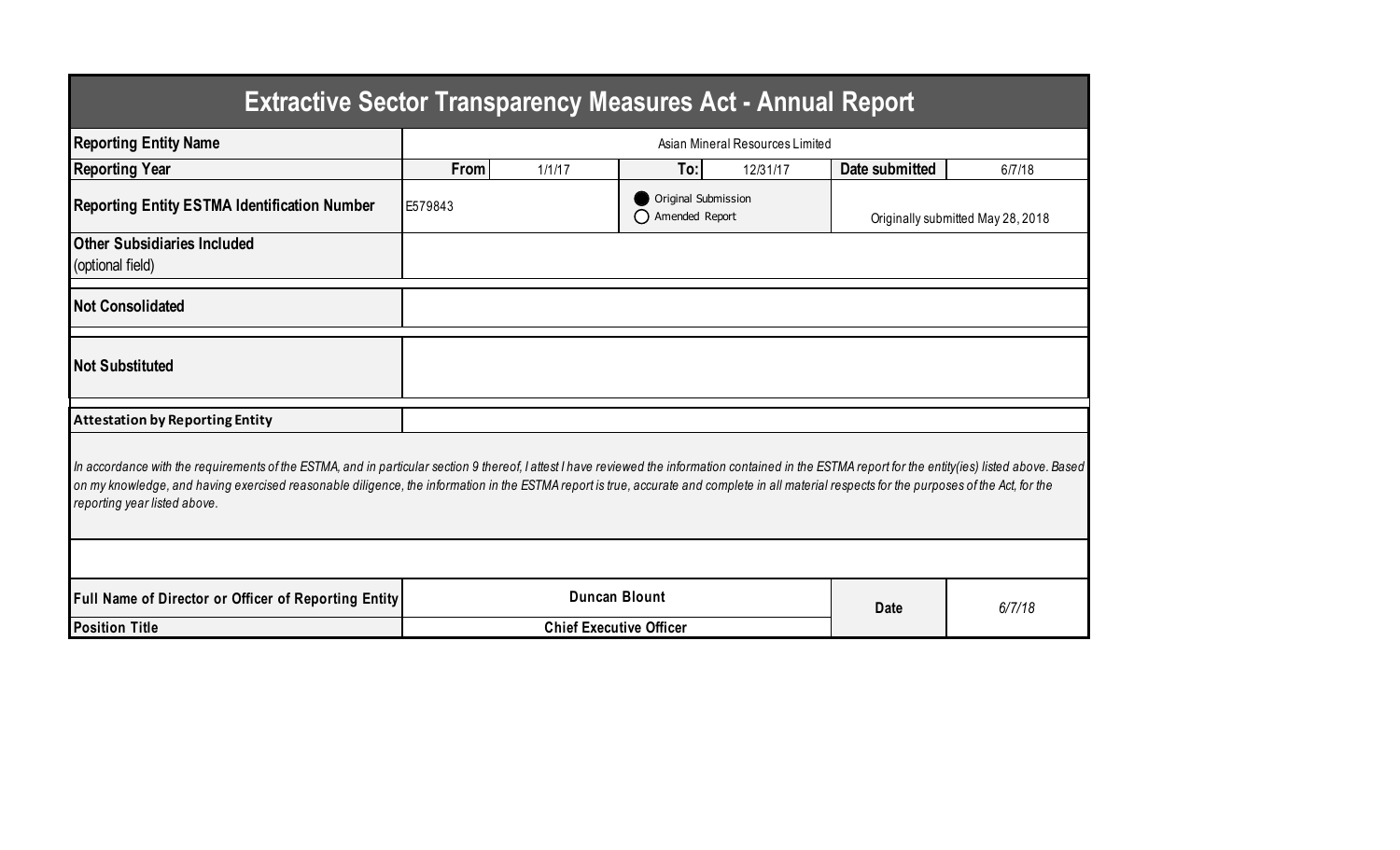| <b>Extractive Sector Transparency Measures Act - Annual Report</b> |                         |                                                                                                              |                                 |           |         |                                |                |                  |                                               |                               |                     |
|--------------------------------------------------------------------|-------------------------|--------------------------------------------------------------------------------------------------------------|---------------------------------|-----------|---------|--------------------------------|----------------|------------------|-----------------------------------------------|-------------------------------|---------------------|
| <b>Reporting Year</b>                                              | From:                   | 1/1/17                                                                                                       | To:                             | 12/31/17  |         |                                |                |                  |                                               |                               |                     |
| <b>Reporting Entity Name</b>                                       |                         |                                                                                                              | Asian Mineral Resources Limited |           |         | <b>Currency of the Report</b>  | CAD            |                  |                                               |                               |                     |
| <b>Reporting Entity ESTMA</b>                                      |                         |                                                                                                              | E579843                         |           |         |                                |                |                  |                                               |                               |                     |
| <b>Identification Number</b>                                       |                         |                                                                                                              |                                 |           |         |                                |                |                  |                                               |                               |                     |
| <b>Subsidiary Reporting Entities (if</b>                           |                         |                                                                                                              |                                 |           |         |                                |                |                  |                                               |                               |                     |
| necessary)                                                         |                         |                                                                                                              |                                 |           |         |                                |                |                  |                                               |                               |                     |
| <b>Payments by Payee</b>                                           |                         |                                                                                                              |                                 |           |         |                                |                |                  |                                               |                               |                     |
| Country                                                            | Payee Name <sup>1</sup> | Departments, Agency, etc<br>within Payee that Received<br>Payments <sup>2</sup>                              | <b>Taxes</b>                    | Royalties | Fees    | <b>Production Entitlements</b> | <b>Bonuses</b> | <b>Dividends</b> | Infrastructure<br><b>Improvement Payments</b> | Total Amount paid to<br>Payee | Notes <sup>34</sup> |
| Vietnam                                                            | Bac Yen Province EPF    |                                                                                                              |                                 |           | 327,140 |                                |                |                  |                                               | 327,140                       |                     |
| Vietnam                                                            | Son La Tax Department   |                                                                                                              | 104,725                         |           | 271,444 |                                |                |                  | 83,293                                        | 459,462                       |                     |
|                                                                    |                         |                                                                                                              |                                 |           |         |                                |                |                  |                                               |                               |                     |
|                                                                    |                         |                                                                                                              |                                 |           |         |                                |                |                  |                                               |                               |                     |
|                                                                    |                         |                                                                                                              |                                 |           |         |                                |                |                  |                                               |                               |                     |
|                                                                    |                         |                                                                                                              |                                 |           |         |                                |                |                  |                                               |                               |                     |
|                                                                    |                         |                                                                                                              |                                 |           |         |                                |                |                  |                                               |                               |                     |
|                                                                    |                         |                                                                                                              |                                 |           |         |                                |                |                  |                                               |                               |                     |
|                                                                    |                         |                                                                                                              |                                 |           |         |                                |                |                  |                                               |                               |                     |
|                                                                    |                         |                                                                                                              |                                 |           |         |                                |                |                  |                                               |                               |                     |
|                                                                    |                         |                                                                                                              |                                 |           |         |                                |                |                  |                                               |                               |                     |
|                                                                    |                         |                                                                                                              |                                 |           |         |                                |                |                  |                                               |                               |                     |
|                                                                    |                         |                                                                                                              |                                 |           |         |                                |                |                  |                                               |                               |                     |
|                                                                    |                         |                                                                                                              |                                 |           |         |                                |                |                  |                                               |                               |                     |
|                                                                    |                         |                                                                                                              |                                 |           |         |                                |                |                  |                                               |                               |                     |
|                                                                    |                         |                                                                                                              |                                 |           |         |                                |                |                  |                                               |                               |                     |
|                                                                    |                         |                                                                                                              |                                 |           |         |                                |                |                  |                                               |                               |                     |
|                                                                    |                         |                                                                                                              |                                 |           |         |                                |                |                  |                                               |                               |                     |
|                                                                    |                         |                                                                                                              |                                 |           |         |                                |                |                  |                                               |                               |                     |
|                                                                    |                         |                                                                                                              |                                 |           |         |                                |                |                  |                                               |                               |                     |
|                                                                    |                         |                                                                                                              |                                 |           |         |                                |                |                  |                                               |                               |                     |
|                                                                    |                         |                                                                                                              |                                 |           |         |                                |                |                  |                                               |                               |                     |
| <b>Additional Notes:</b>                                           |                         | All payments were made using Vietnam Dong. Conversion exchange rate utilzed was 18,181.82 Dong: 1 Cdn dollar |                                 |           |         |                                |                |                  |                                               |                               |                     |

Additional Notes: All payments were made using Vietnam Dong. Conversion exchange rate utilzed was 18,181.82 Dong ∶1 Cdn dollar<br><sup>1</sup> Enter the proper name of the Payee receiving the money (i.e. the municipality of x, the pr <sup>2</sup> Optional field.

 $^3$  When payments are made in-kind, the notes field must highlight which payment includes in-kind contributions and the method for calculating the value of the payment.

<sup>4</sup> Any payments made in currencies other than the report currency must be identified. The Reporting Entity may use the Additional notes row or the Notes column to identify any payments that are converted, along with the e